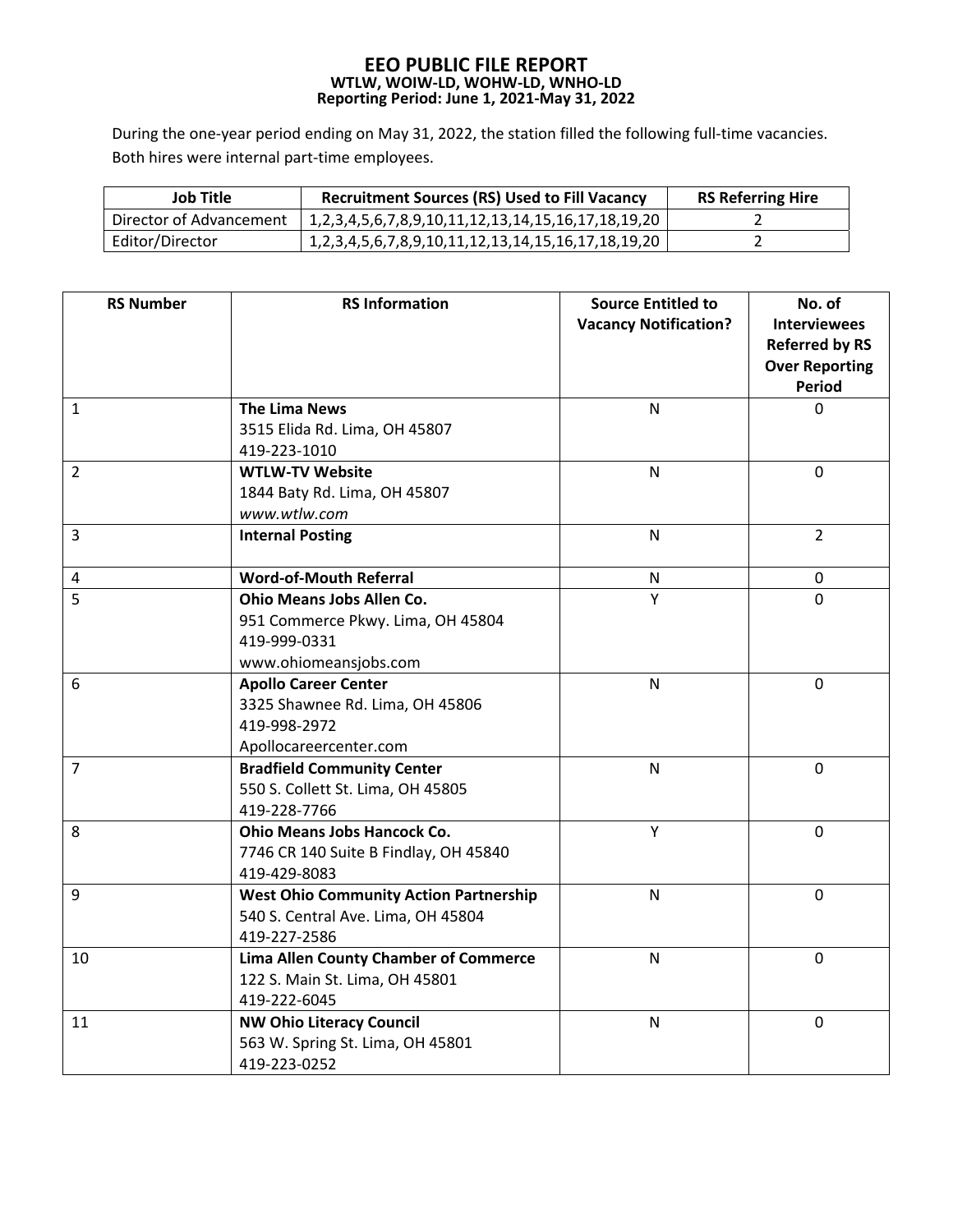## **EEO PUBLIC FILE REPORT WTLW, WOIW‐LD, WOHW‐LD, WNHO‐LD Reporting Period: June 1, 2021‐May 31, 2022**

| 12 | <b>Rhodes State College</b><br>4240 Campus Dr. Lima, OH 45804 | Υ            |                  |
|----|---------------------------------------------------------------|--------------|------------------|
|    | 419-995-8352                                                  |              | $\mathbf 0$      |
|    | www.collegecentral.com/rhodesstate                            |              |                  |
| 13 | <b>Bluffton University</b>                                    | N            |                  |
|    | 1 University Dr. Bluffton, OH 45817                           |              | $\pmb{0}$        |
|    | 419-358-3000                                                  |              |                  |
| 14 | Indeed.com                                                    | $\mathsf{N}$ |                  |
|    | 6433 Champion Grandview Way                                   |              |                  |
|    | <b>Building 1</b>                                             |              | $\overline{2}$   |
|    | Austin, TX 78750                                              |              |                  |
| 16 | <b>Salvation Army</b>                                         | N            |                  |
|    | 641 E. Market St. Lima, OH 45804                              |              | $\mathbf 0$      |
|    | 419-224-9055                                                  |              |                  |
| 17 | <b>University of Northwestern Ohio</b>                        | $\mathsf{N}$ |                  |
|    | 1441 N. Cable Rd. Lima, OH 45805                              |              | 0                |
|    | 419-227-3141                                                  |              |                  |
| 18 | <b>YMCA</b>                                                   | $\mathsf{N}$ |                  |
|    | 345 S. Elizabeth St. Lima, OH 45804                           |              | $\mathbf 0$      |
|    | 419-223-6045                                                  |              |                  |
| 19 | <b>University of Findlay</b>                                  | $\mathsf{N}$ |                  |
|    | 1000 N. Main St. Findlay, OH 45840                            |              |                  |
|    | https://www.findlay.edu/offices/student-                      |              | $\boldsymbol{0}$ |
|    | affairs/internships/off-campus-employer-job-vacancy-<br>form  |              |                  |
| 20 | <b>WTLW Facebook Page</b>                                     | N            |                  |
|    | 1844 Baty Rd. Lima, OH 45807                                  |              | $\mathbf 0$      |
|    |                                                               |              |                  |
|    |                                                               |              | 4                |

**TOTAL INTERVIEWEES OVER REPORTING PERIOD**